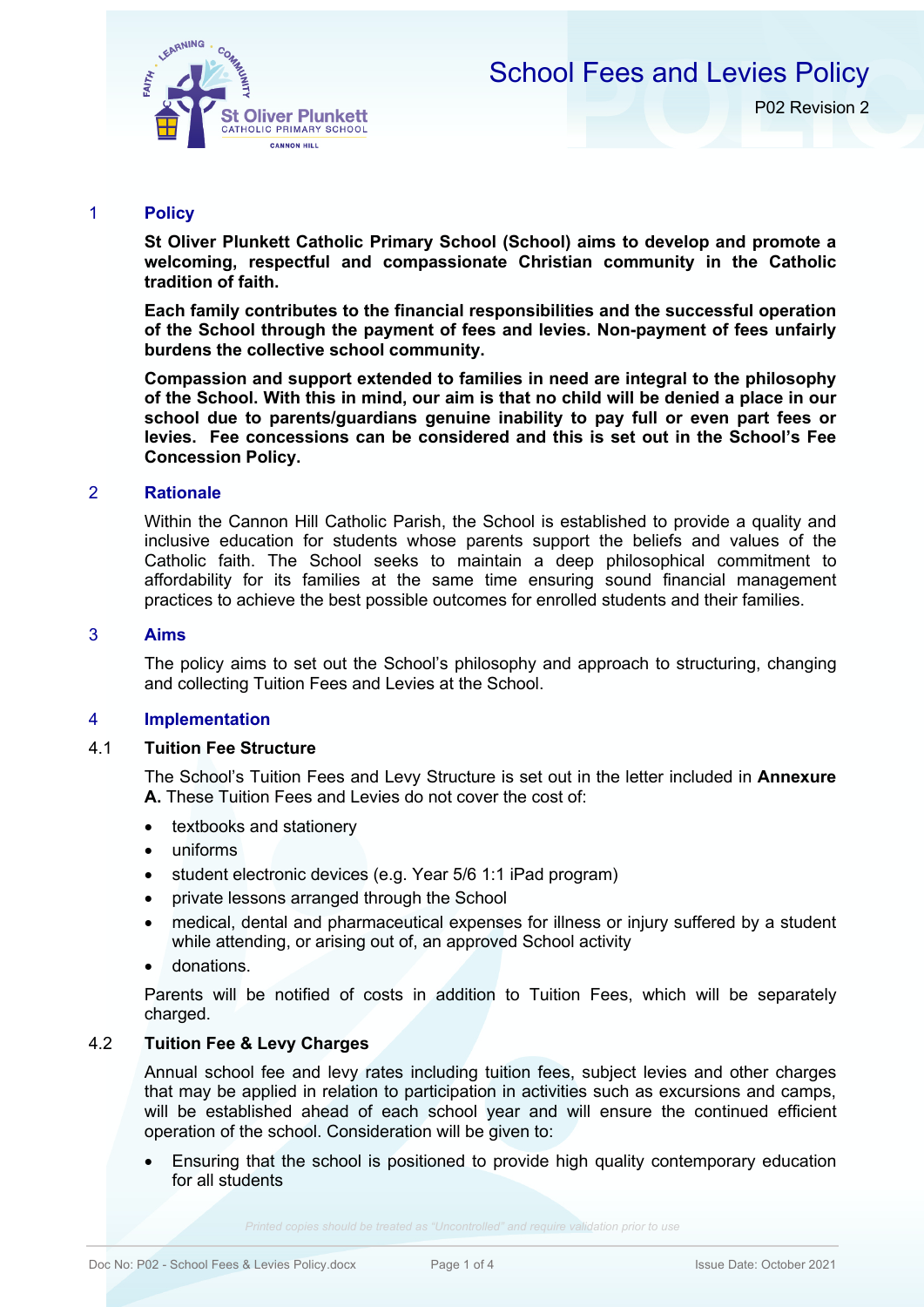

P02 Revision 2

- Establishing rates that are consistent and fair
- Enabling fee concessions for those whose circumstances require them
- Ensuring that all students have equal access to all aspects of the curriculum, including school functions and activities
- Maintaining a school environment that recognises and reduces any incidence of discomfort felt by students and families due to financial constraints

Annual revisions are in line with the recommendations of the Brisbane Catholic Education Office and are endorsed by the School Board and Parish Finance Council. Consultation and approval with all relevant parties will be an integral part of setting and adopting the annual fees, levies and charges.

Parents will be notified of annual tuition fees and due dates in writing. The updated tuition fee schedule will be published on the School's website.

## 4.3 **Responsibility for Payment**

The individuals who are party to an Enrolment Agreement with the School are responsible for the student's tuition fees and any other costs associated with the student's enrolment at the School.

Where the School is provided with a Court Order which provides for an alternate arrangement (as between the parents) for payment of the student's tuition fees and any other costs associated with the student's enrolment at the School, the School may act on the Court Order at its absolute discretion, to the extent permitted by law and will act in accordance with the Court Order as required by law.

## 4.4 **Fee Payment**

Fees can be paid as follows:

- quarterly in four equal instalments through the year. The School will issue an account of full Tuition Fees and levies in the second week of each term, payable within 14 days of issue.
- by instalments (i.e. by Direct Debit) through written agreement with the Principal. All payment plans must address the school fee account so that the account is cleared in full by the end of the year or respect any signed agreements with the Principal.

Any arrangements to vary the terms of payment must be made with the Principal. Any such arrangements will be placed in writing and require the signature of both the Principal and the payee.

## 4.5 **Overdue Accounts**

Where fees are not paid by the due date they will be considered overdue and a reminder notice will be issued by the School. The School will facilitate the repayment of outstanding accounts in an ethical and responsible manner. The School may engage debt collection agencies if accounts are outstanding for more than one month and no alternative payment arrangements have been entered into.

#### 4.6 **Fees in Lieu of Notice/Transfers**

It is appreciated that changing family circumstances will sometimes require that a child transfer to another school. Fees and levies will be payable for the whole of the term in which the enrolment is terminated, except in cases where fair notice is given or where it is deemed that fair notice was impractical.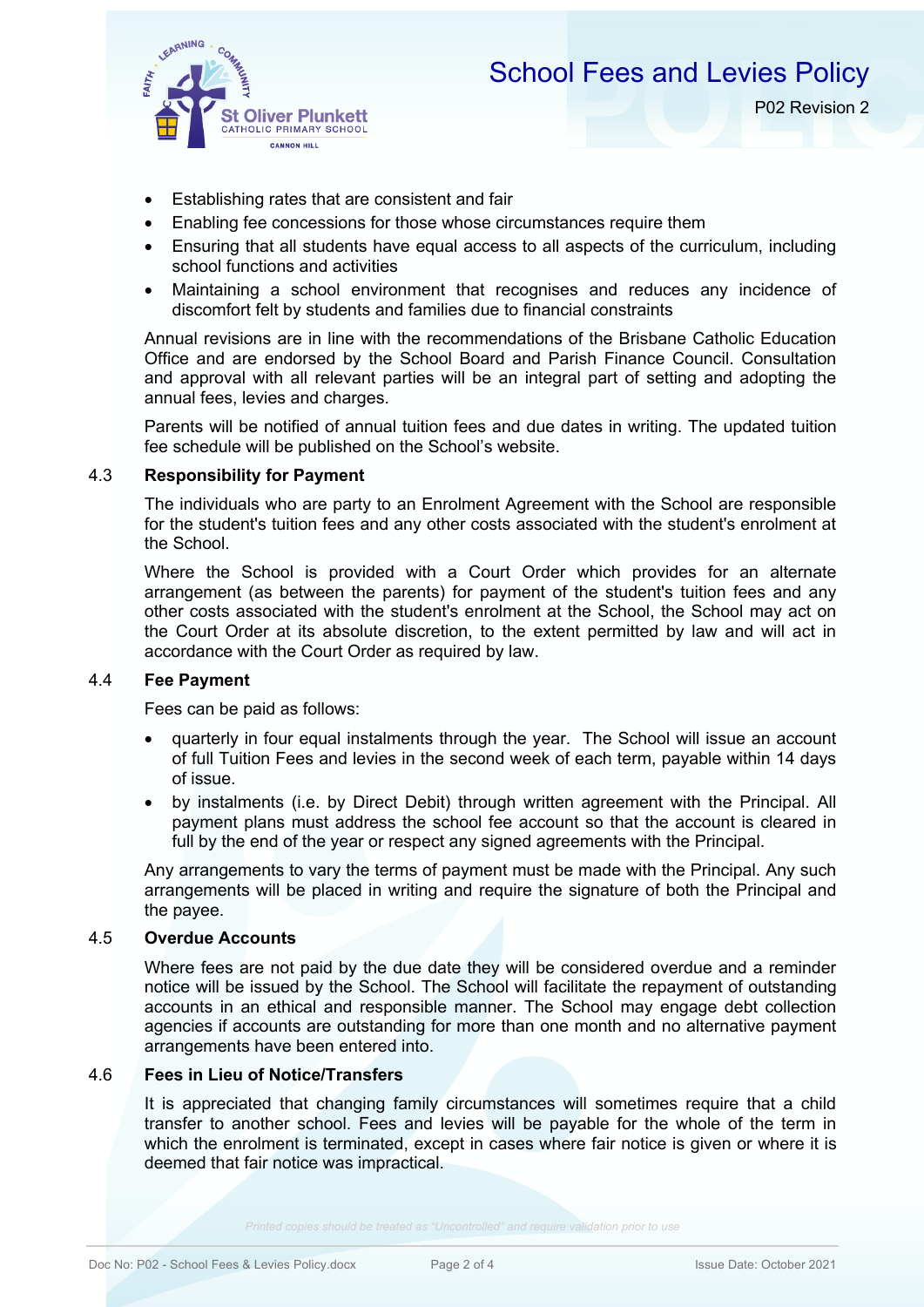

New students entering the school after the commencement of a term will be charged on a pro-rata basis for the remaining weeks of the term

## 4.7 **Refunds**

- 1. Should a student leave the school during a school term, written notification must be forwarded to the Principal. Student library books, iPad and all accessories must be returned to the school.
- 2. At the Principal's discretion, an adjustment to the Statement of Fees and Levies may be applied based on the number of weeks the student attended the school during the term. If any fees remain outstanding, they will be payable as per the School Fees and Levies Policy and where appropriate, any fees in credit will be refunded.
- 3. Enrolment application fees are non-refundable.
- 4. Confirmation deposits for enrolment are non-refundable should you choose not to continue with your accepted offer of placement.

## 5 **Roles and Responsibilities**

## 5.1 **Role of the Principal**

• The School Principal will be responsible for the setting and distribution of accounts and the collection of monies and timely communication of changes of fees and charges with parents/guardians.

## 5.2 **Role of Parents/Guardians**

- The School Principal will be responsible for the setting and distribution of accounts and the collection of monies and timely communication with parents/guardians.
- Parents/guardians are responsible for the timely payment of accounts and communication with the School.

## 5.3 **Other**

• Tuition Fees and Levies are set in line with the recommendations of the Brisbane Catholic Education Office and are endorsed by the School Board and the Parish Finance Council.

## 6 **Review**

This policy will be reviewed annually, or earlier at the discretion of the Principal.

## 7 **Related documents**

- i. Enrolment Policy, available from the School office, or the online Parent Portal.
- ii. Annual Tuition Fees and Levies Schedule, available from the School office, or the online Parent Portal.
- iii. Fee Concession Policy, available from the School office, or the online Parent Portal.
- iv. Brisbane Catholic Education (BCE) Information Collection Notice and BCE Privacy **Policy**